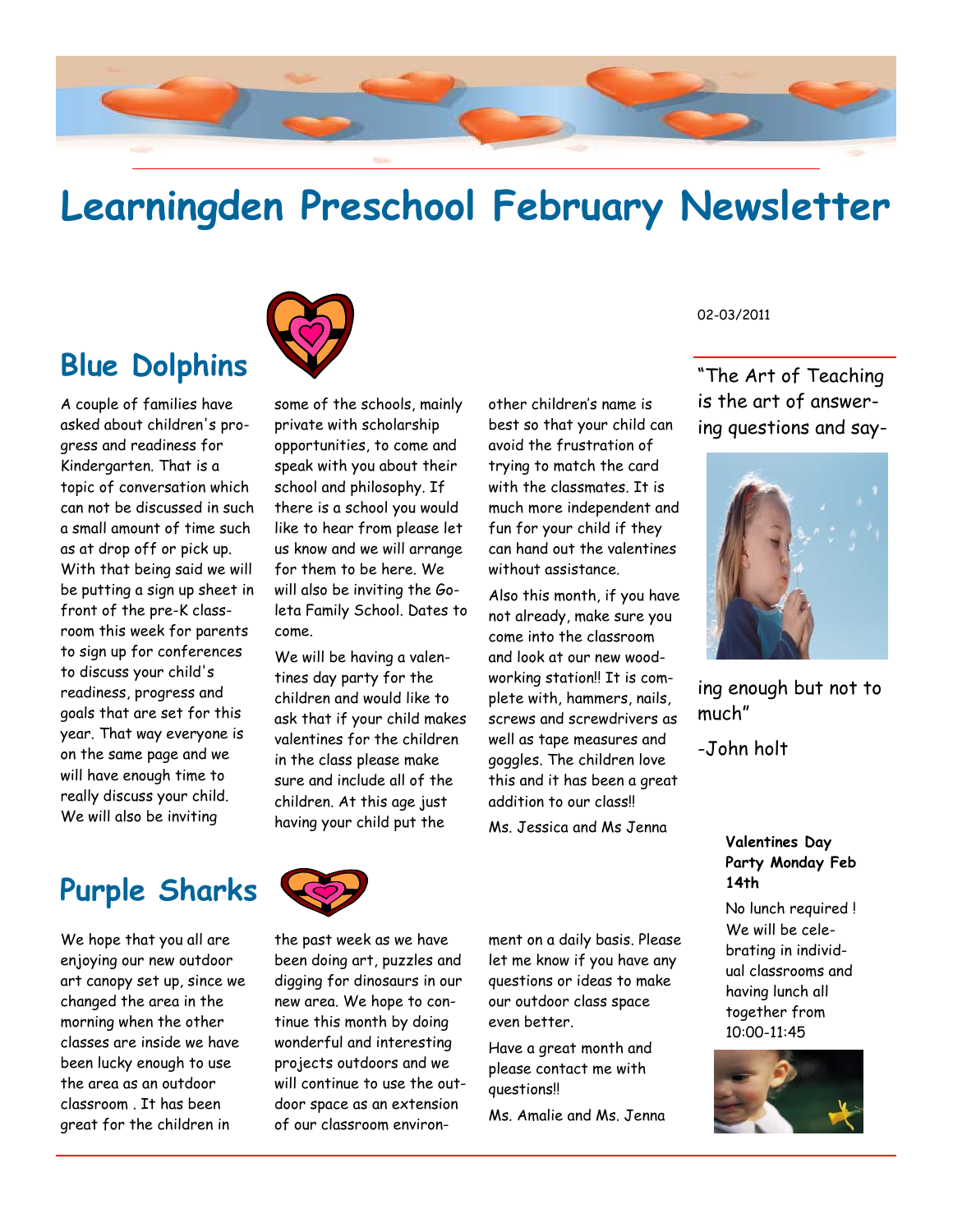# **Rainbow Fish**

We will be having a Valentines party and making special Valentines Day projects for our parents this month. We will also continue to learn about the new jars of watercolor in the classroom and start to explore with soil and gardening.

We would like to Thank Ms. Mali's Dad for coming in and planting and teaching us about gardening! He donated his time and all the plants and we can not thank him enough for giving us such a special garden. Many of the children enjoyed listening to him speak about onions, watering and how to get plants to grow.

The Rainbow Fish are looking forward to many cooking projects when the plants in our garden start to grow again.

The rainbow fish are also looking forward to the concert that we are having at the school Thursday Feb10th. We are excited about a morning of performances and interactive musical exploration from Vaughn Montgomery from " The Organic Gangster" He will be here at 10:00 and we are really looking forward to a great morning.

The daily sheets have been a hit so we have decided to continue them. Hope all of you have a great month

and if you have any questions please contact myself or Ms. Mali!!



## **Green Turtles**

Welcome all new Green turtles!! We have many new additions to our class this month and surprisingly an incredibly smooth transition. All of the children are happy and making new friends and the dishes and fruit is a big hit with the children. The field trip to the Butterflies was fun and it was nice to see so many parents turn out for the trip. We are looking for-

#### **Call For Parent Volunteer Support**

In the next few months we have a great need for some parent volunteers to come and help out The Learningden at community events running projects and giving information out about the school. There is no better way to talk about what the Learningden is all about than to see parent support at events. Here are the dates and events we need help with:

**March 5th– The Kids Expo** at La Cumbre Plaza 9am-1pm, we need parward to valentine celebrations and working on communicating with one another, counting, and making sure that the room is filled with love, happiness and challenging and creative centers for the children to enjoy. We have been working on a collaborative beading piece which we hope will serve as a visual story of how the children work in groups and communicate even at a young age. We are looking forward to Vaughn Coming Feb 10th to play music and offer musical exploration with instruments.

Ms. Magaly and Ms Brandy



ents to talk to parents about the school, and help children do activities.

**March 12th the 5th annual Learningden Preschool Rummage Sale**  8am-3pm, we need parents to help set up Friday, run the sale and bake sale Sat and help clean up Sat afternoon.

**Earth Day "Enchanted Forest" sponsored by The Learningden April 16th and 17th from 11am-6pm**. We need parents to talk to parents about the school and run activities at The Learningden booth.

**Sign ups will go up on the parent board this week and we are asking for 2 hour blocks of time or more for the rummage sale if possible.**